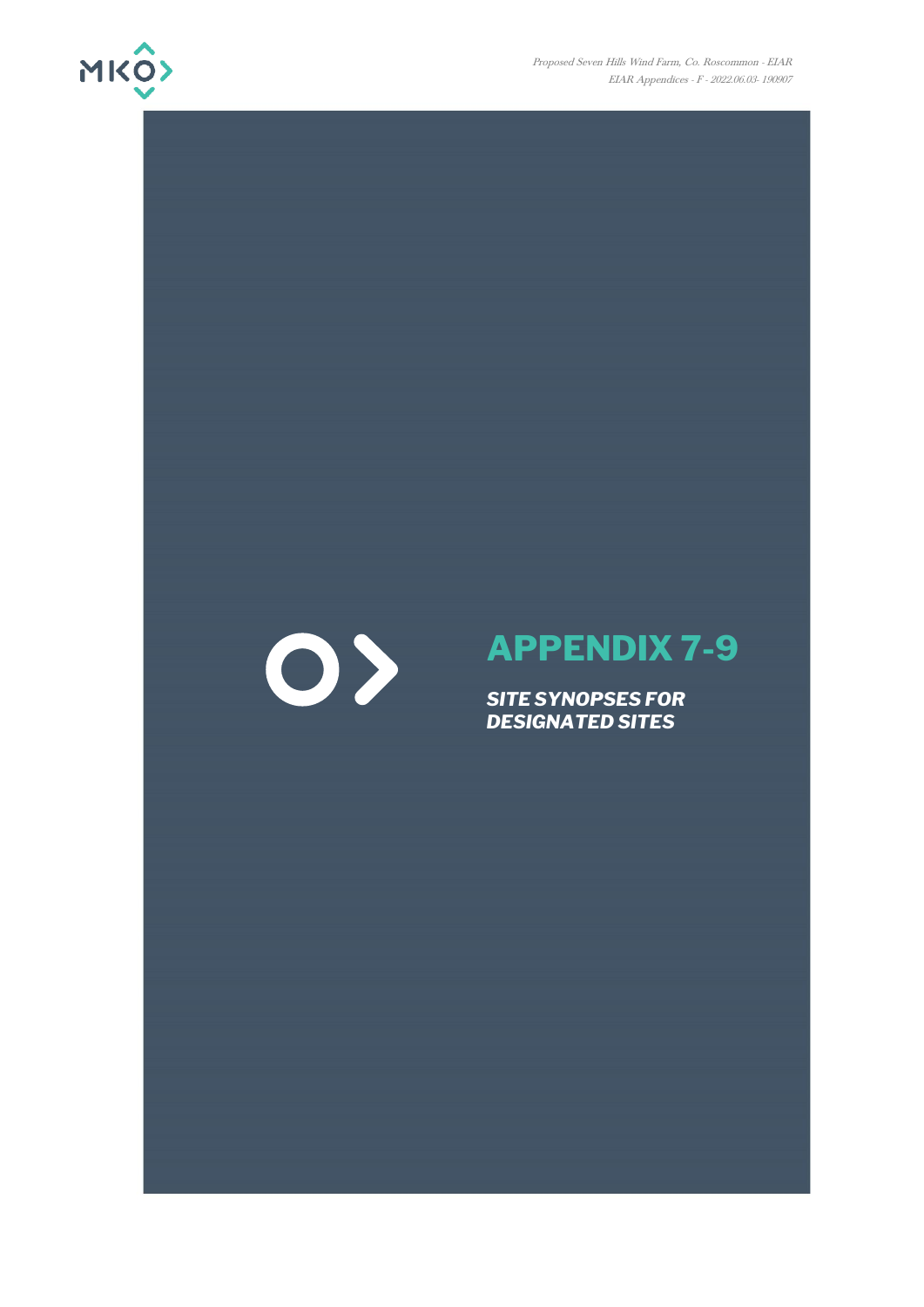# **APPENDIX 7-9**

Site Synopses for Designated Sites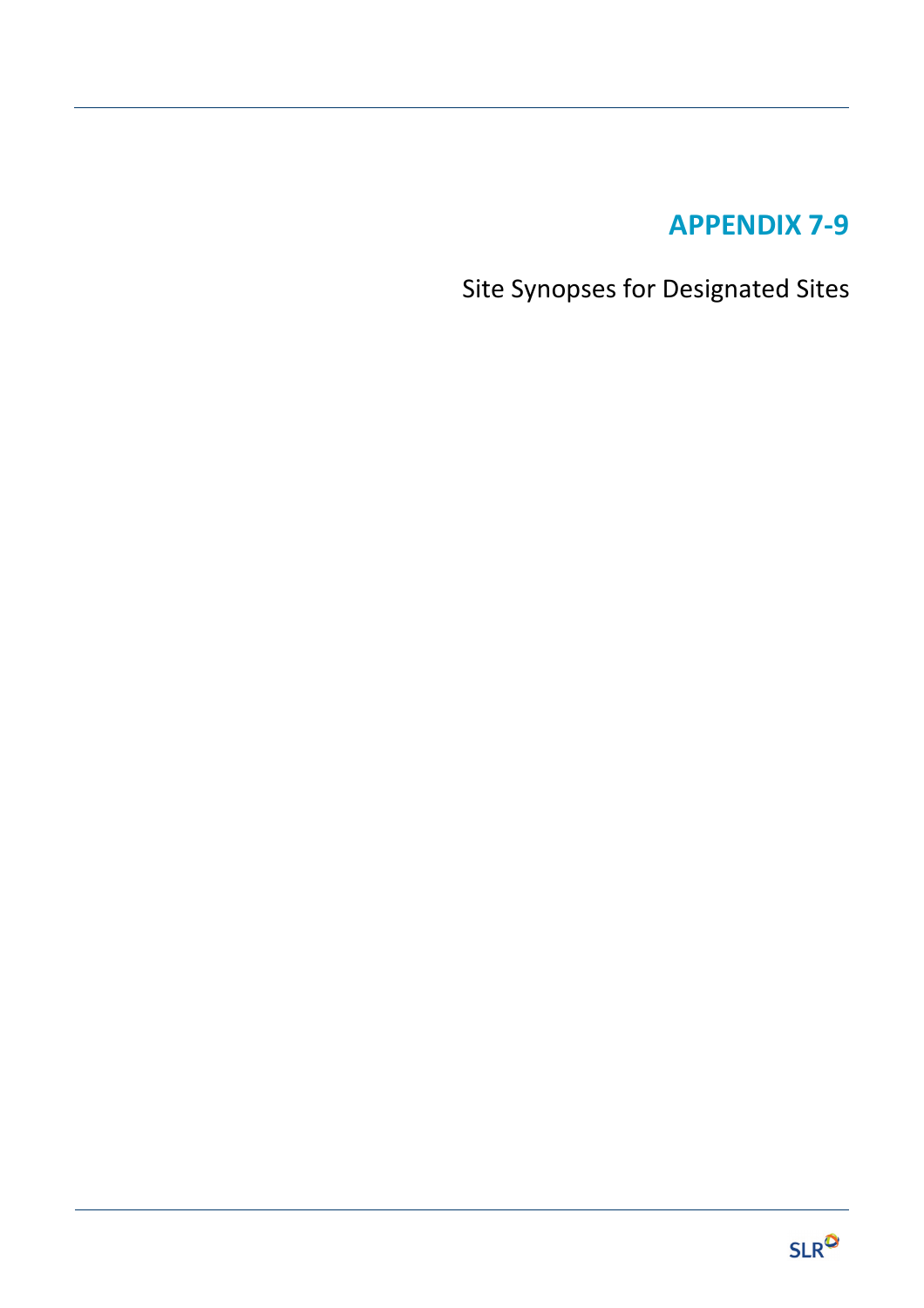# **SITE NAME: LOUGH CROAN TURLOUGH SPA**

#### **SITE CODE: 004139**

Situated approximately 6 km east of the River Suck in Co. Roscommon, Lough Croan Turlough is a linear wetland, aligned north-west/south-east, which lies in a flattish area of glacial till. It is split into two main parts - the east functions as a typical turlough, with a wet, reedy centre, while the west is a fen, floating in places, which also floods in winter.

The site is a Special Protection Area (SPA) under the E.U. Birds Directive, of special conservation interest for the following species: Greenland White-fronted Goose, Shoveler and Golden Plover. The E.U. Birds Directive pays particular attention to wetlands and, as these form part of this SPA, the site and its associated waterbirds are of special conservation interest for Wetland & Waterbirds.

Lough Croan supports nationally important numbers of Greenland White-fronted Goose (164) - mean peak counts for the period 1994/95 to 1998/99. The geese that utilise this site are part of an internationally important flock that are based along the River Suck. The site also supports nationally important populations of Shoveler (157), and Golden Plover (2,025) - figures are mean peak counts for four of the five winters between 1995/96 and 1999/2000. The Shoveler population is one of the largest in the country. Other species that occur at the site include Whooper Swan (15), Wigeon (392), Gadwall (7), Teal (330), Mallard (56), Pintail (22), Lapwing (661), Curlew (93) and Black-headed Gull (59). Some of these species use the turlough both as a feeding and roost site.

Lough Croan is also a site for breeding birds - Pochard and Shoveler, which are both rare breeding species in Ireland, have bred at the site in recent years and it is considered that they probably attempt to nest every year. Mute Swan also breeds and Black-headed Gull has bred in the past.

Lough Croan Turlough SPA is of high ornithological importance, primarily for its Greenland White-fronted Goose population, but also because of its nationally important Shoveler and Golden Plover populations. The presence of Greenland White-fronted Goose, Golden Plover and Whooper Swan is of particular note as these are listed on Annex I of the E.U. Birds Directive. Part of the site is a Wildfowl Sanctuary.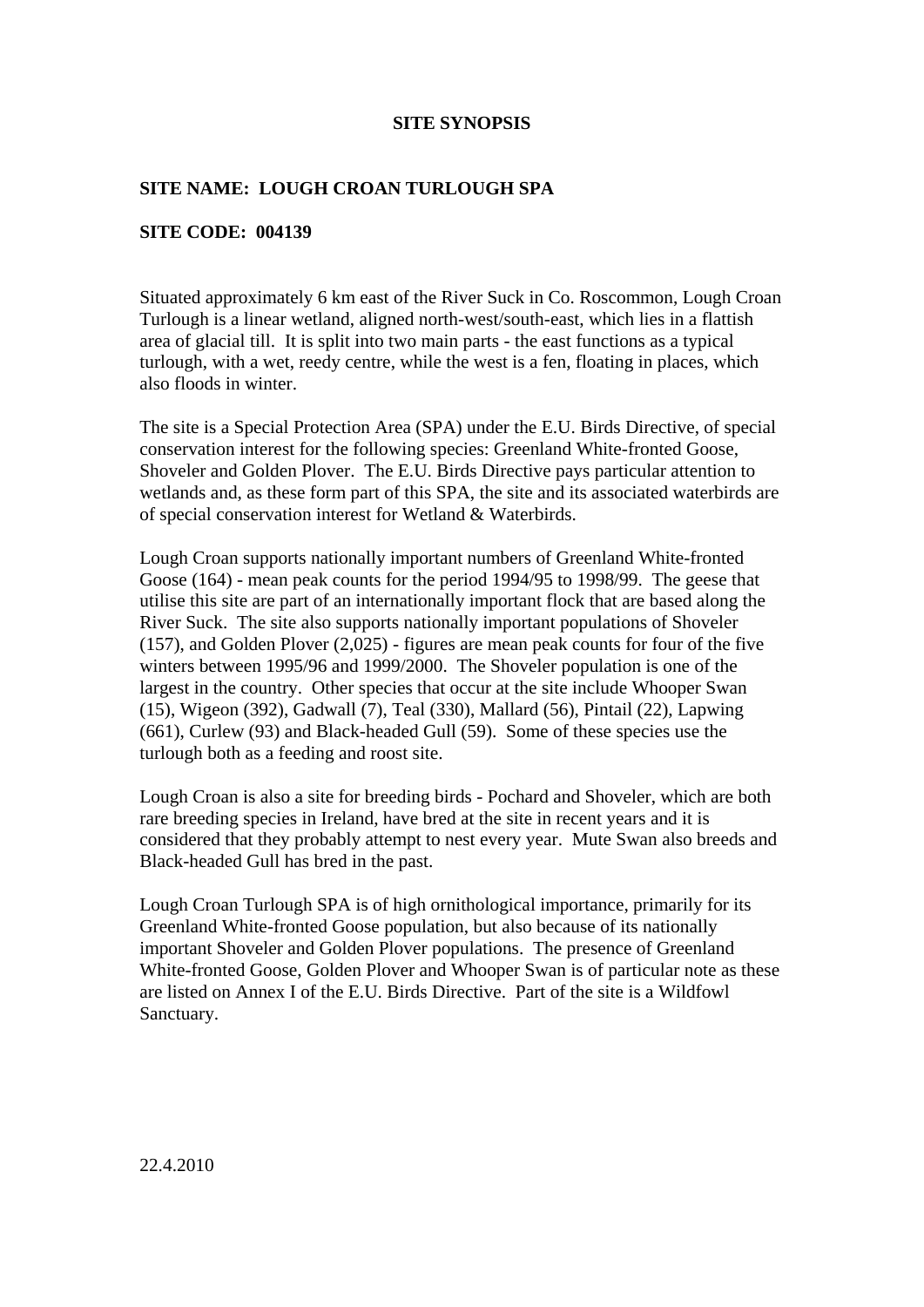# **SITE NAME: RIVER SUCK CALLOWS SPA**

#### **SITE CODE: 004097**

The River Suck Callows SPA is a linear, sinuous site comprising a section of the River Suck from Castlecoote, Co. Roscommon to its confluence with the River Shannon close to Shannonbridge, a distance of approximately 70 km along the course of the river. The river forms part of the boundary between Counties Galway and Roscommon. The site includes the River Suck itself and the adjacent areas of seasonally-flooded semi-natural lowland wet callow grassland. The River Suck is the largest tributary of the River Shannon.

The site is a Special Protection Area (SPA) under the E.U. Birds Directive, of special conservation interest for the following species: Whooper Swan, Greenland Whitefronted Goose, Wigeon, Golden Plover and Lapwing. The E.U. Birds Directive pays particular attention to wetlands and, as these form part of this SPA, the site and its associated waterbirds are of special conservation interest for Wetland & Waterbirds.

The River Suck Callows SPA is an important site for wintering waterfowl. Of particular note is the nationally important Greenland White-fronted Goose flock (293 – five year mean peak for the period 1994/95 to 1998/99) which congregates mainly in the middle reaches of the river. Four other species occur in populations of national importance, i.e. Whooper Swan (164), Wigeon (3,232), Golden Plover (2,241) and Lapwing  $(3,906)$  – all figures are five year mean peaks from aerial surveys between 2001/02 and 2005/06. Other species present include Mute Swan (122), Teal (402), Mallard (70), Black-tailed Godwit (24), Curlew (22) and Black-headed Gull (86).

The River Suck Callows SPA is of considerable ornithological importance, in particular for the presence of nationally important populations of five species. Of note is that three of the species that occur regularly, i.e. Whooper Swan, Greenland White-fronted Goose and Golden Plover, are listed on Annex I of the E.U. Birds Directive. Part of the River Suck Callows SPA is a Wildfowl Sanctuary.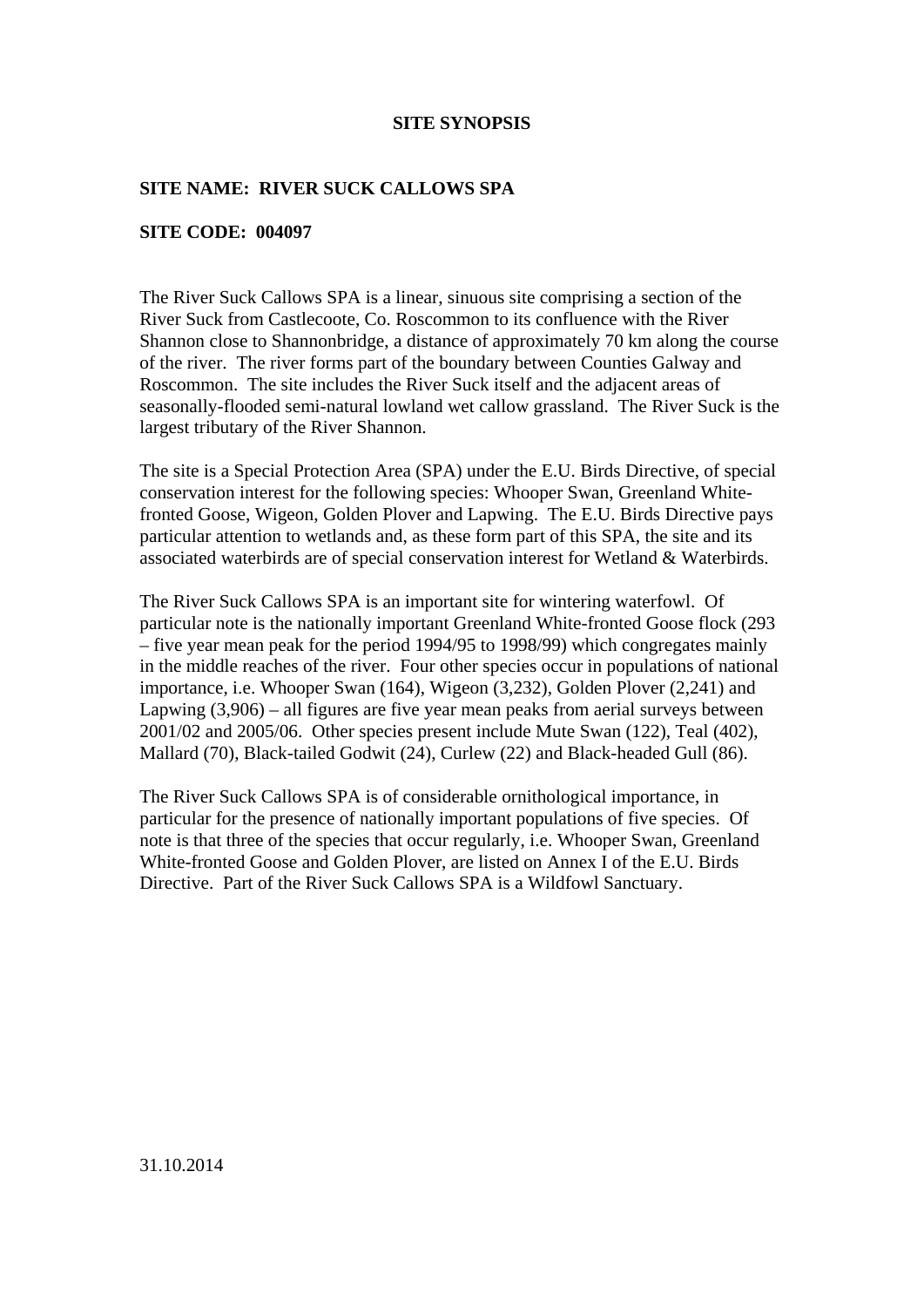## **SITE NAME: FOUR ROADS TURLOUGH SPA**

#### **SITE CODE: 004140**

Four Roads Turlough (also known as Cloonlaughnan Turlough) is located 6 km south of Athleague, Co. Roscommon and just over 2 km east of the River Suck. It lies below a low scarp of limestone hills and is an open, shallow basin without permanent standing water which floods regularly and dries out early.

The site is a Special Protection Area (SPA) under the E.U. Birds Directive, of special conservation interest for the following species: Greenland White-fronted Goose and Golden Plover. The E.U. Birds Directive pays particular attention to wetlands and, as these form part of this SPA, the site and its associated waterbirds are of special conservation interest for Wetland & Waterbirds.

Four Roads Turlough is an important site for wintering waterfowl. In most winters it is visited by the nationally important River Suck population of Greenland Whitefronted Goose (93 – four year mean peak for four of the five winters between 1994/95 and 1998/99). The site also supports a nationally important population of Golden Plover  $(3,717)$  – all figures are mean peaks for three of the five winters between 1995/96 and 1999/2000). Other species which occur regularly include Wigeon (307), Teal (657), Mallard (84), Shoveler (28) and Lapwing (1,521). It is also occasionally used by Whooper Swan. Breeding species include Lapwing and Snipe. Much of the site is a Wildfowl Sanctuary.

Four Roads Turlough SPA is of ornithological importance because it is regularly utilised by the nationally important River Suck Greenland White-fronted Goose flock. A nationally important population of Golden Plover also occurs at the site. The regular occurrence of these two species, which are listed on Annex I of the E.U. Birds Directive, is of note.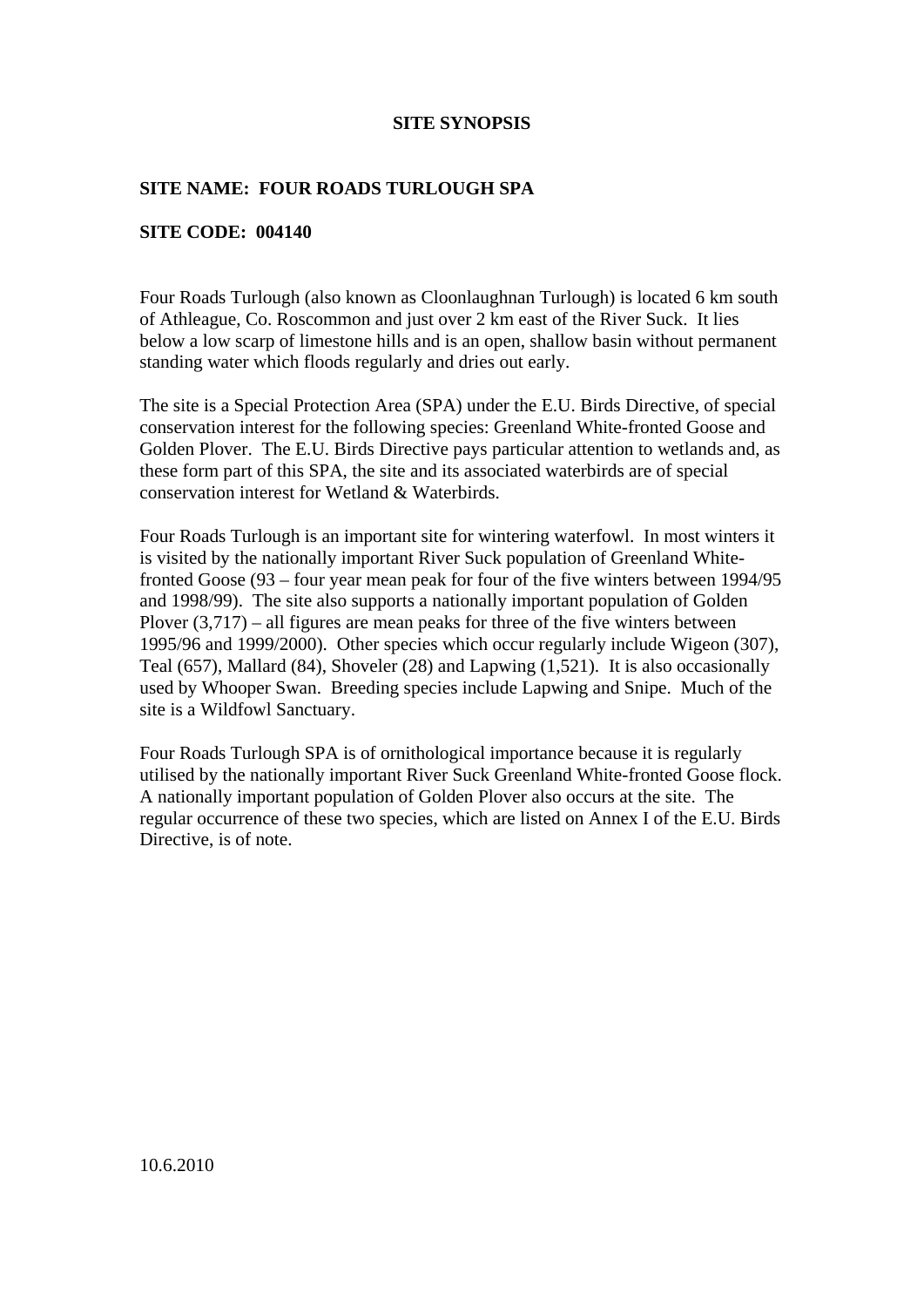#### **SITE NAME: LOUGH REE SPA**

#### **SITE CODE: 004064**

Situated on the River Shannon between Lanesborough and Athlone, Lough Ree is the third largest lake in the Republic of Ireland. It lies in an ice-deepened depression in Carboniferous Limestone. Some of its features (including the islands) are based on glacial drift. The main inflowing rivers are the Shannon, Inny and Hind, and the main outflowing river is the Shannon. The greater part of Lough Ree is less than 10 m in depth, but there are six deep troughs running from north to south, reaching a maximum depth of about 36 m just west of Inchmore. The lake has a very long, indented shoreline and hence has many sheltered bays. It also has a good scattering of islands, most of which are included in the site.

Beds of Common Reed (*Phragmites australis*) are an extensive habitat in a number of the more sheltered places around the lake; monodominant stands of Common Clubrush (*Scirpus lacustris*), Slender Sedge (*Carex lasiocarpa*) and Saw Sedge (*Cladium mariscus*) also occur as swamps in suitable places. Some of these grade into speciesrich calcareous fen or freshwater marsh. Lowland wet grassland, some of which floods in winter, occurs frequently around the shore.

The site is a Special Protection Area (SPA) under the E.U. Birds Directive, of special conservation interest for the following species: Whooper Swan, Wigeon, Teal, Mallard, Shoveler, Tufted Duck, Common Scoter, Goldeneye, Little Grebe, Coot, Golden Plover, Lapwing and Common Tern. The E.U. Birds Directive pays particular attention to wetlands and, as these form part of this SPA, the site and its associated waterbirds are of special conservation interest for Wetland & Waterbirds.

Lough Ree is one of the most important Midland sites for wintering waterfowl, with nationally important populations of Little Grebe (52), Whooper Swan (139), Wigeon (2,070), Teal (1,474), Mallard (1,087), Shoveler (54), Tufted Duck (1,012), Goldeneye (205), Coot (338), Golden Plover (3,058) and Lapwing (5,793) – all figures are three year mean peaks for the period 1997/98 to 1999/2000. Other species which occur in winter include Great Crested Grebe (29), Cormorant (99), Curlew (254) and Black-headed Gull (307) as well as the resident Mute Swan (85). Greenland White-fronted Goose has been recorded on occasion on the flooded margins of the site.

The site supports a nationally important population of Common Tern (90 pairs in 1995). It is a traditional breeding site for Black-headed Gull and whilst a full survey has not been carried out in recent years, substantial numbers of nesting birds were present on at least one island in 2003. Lesser Black-backed Gull and Common Gull have bred in the past and may still breed. Lough Ree is a noted site for breeding duck and grebes: Tufted Duck (202 pairs) and Great Crested Grebe (32 pairs) – records from 1995. Of particular note is that Lough Ree is one of the two main sites in the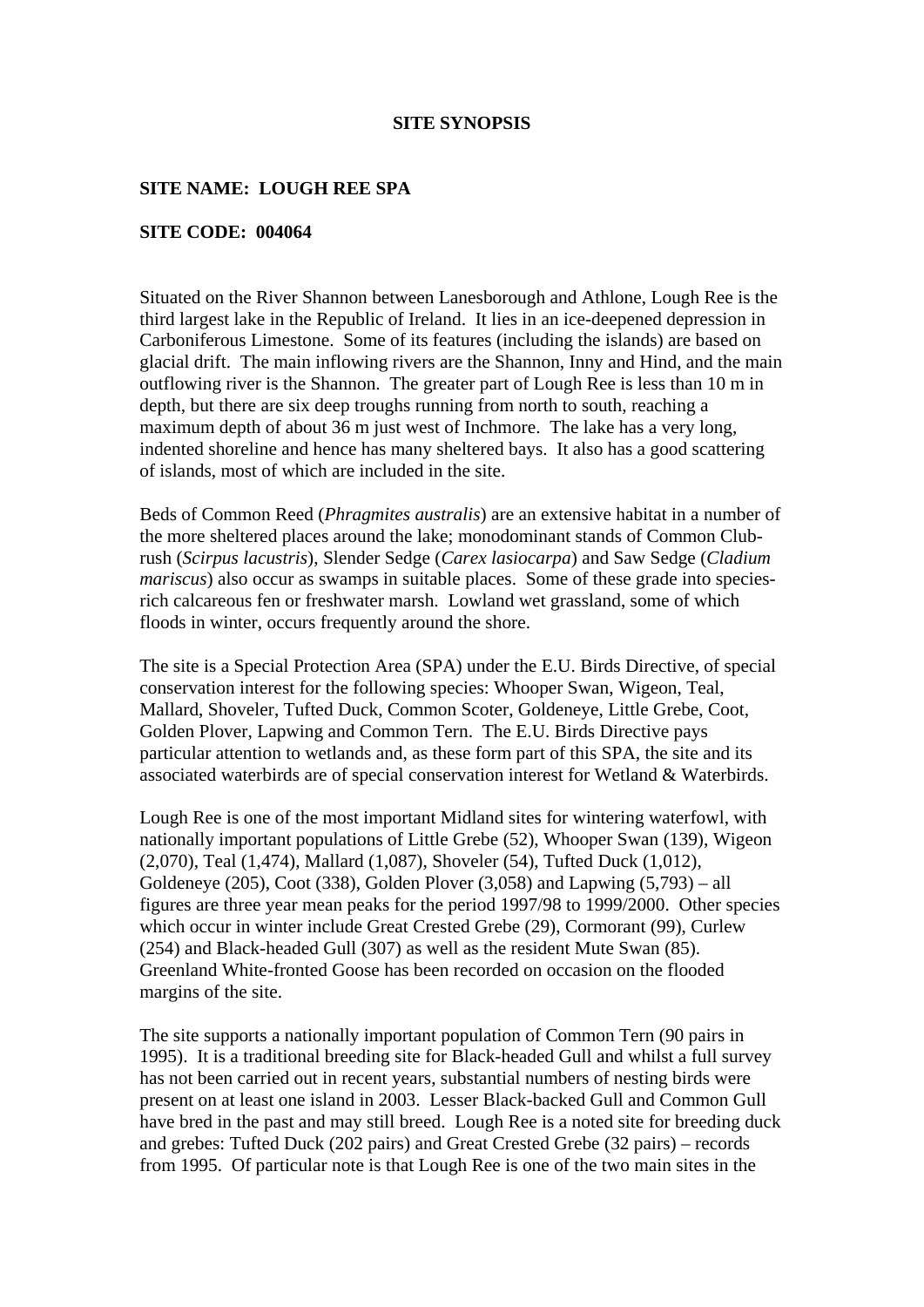country for breeding Common Scoter, a Red Data Book species. Surveys have recorded 39 pairs and 32 pairs in 1995 and 1999 respectively. Cormorant also breeds on some of the islands within the site – 86 nests were recorded in 2010. The woodland around the lake is a stronghold for Garden Warbler and this scarce species probably occurs on some of the islands within the site.

Lough Ree SPA is of high ornithological importance for both wintering and breeding birds. It supports nationally important populations of eleven wintering waterfowl species. The site has a range of breeding waterfowl species, notably nationally important populations of Common Scoter and Common Tern. Of particular note is the regular presence of three species, Whooper Swan, Golden Plover and Common Tern, which are listed on Annex I of the E.U. Birds Directive. Parts of Lough Ree SPA are Wildfowl Sanctuaries.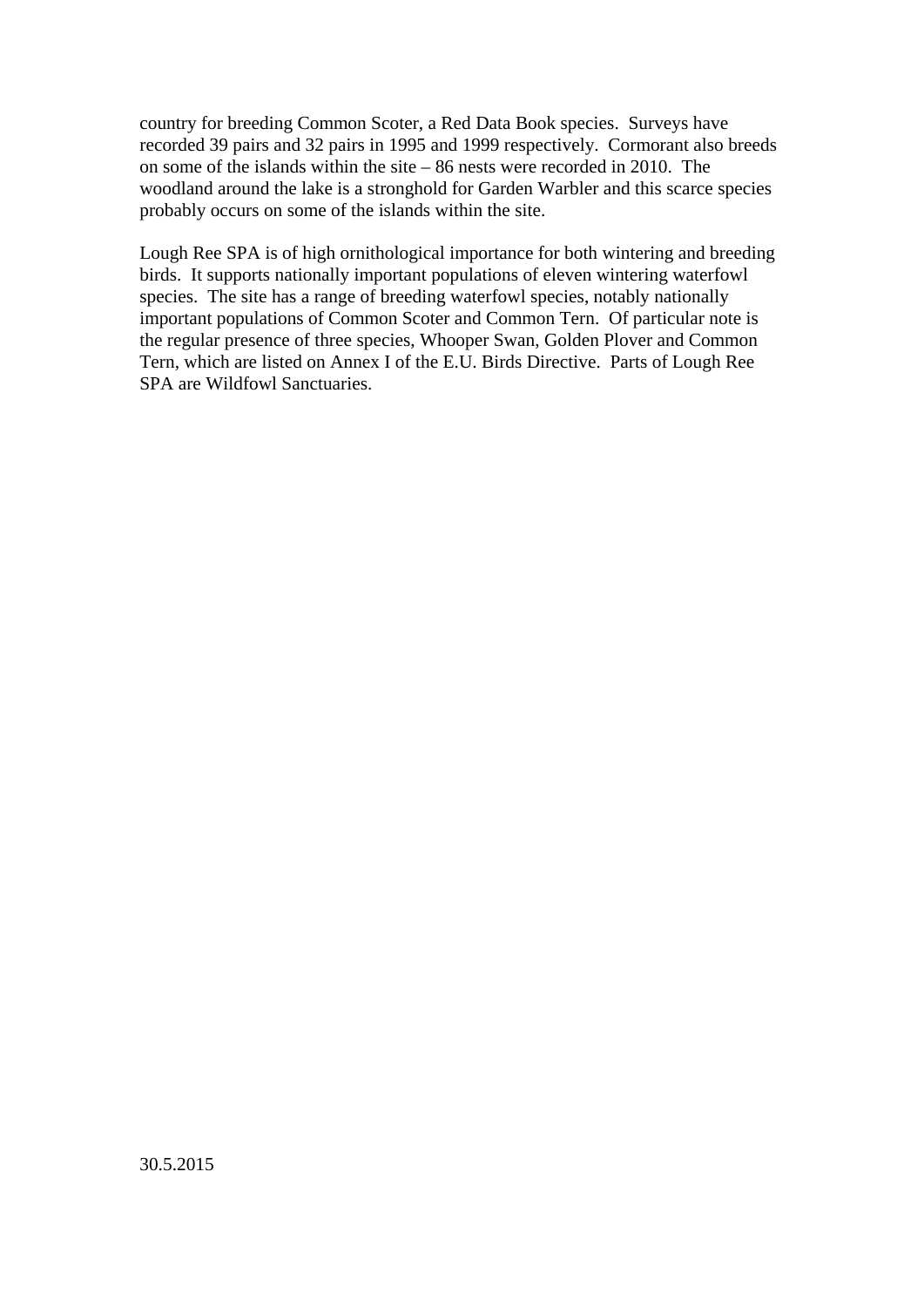#### **SITE NAME: MIDDLE SHANNON CALLOWS SPA**

#### **SITE CODE: 004096**

The Middle Shannon Callows SPA is a long and diverse site which extends for approximately 50 km from the town of Athlone to the town of Portumna; it lies within Counties Galway, Roscommon, Westmeath, Offaly and Tipperary. The site averages about 0.75 km in width though in places is up to 1.5 km wide. Water levels on the site are greatly influenced by the very small fall between Athlone and Portumna and by the weir at Meelick. The site has extensive areas of callow, or seasonally flooded, semi-natural, lowland wet grassland, along both sides of the river. The callows are mainly too soft for intensive farming but are used for hay or silage or for summer grazing. Other habitats of smaller area which occur alongside the river include lowland dry grassland, freshwater marshes, reedbeds and wet woodland. The diversity of semi-natural habitats present and the sheer size of the site attract an excellent diversity of bird species, including significant populations of several.

The site is a Special Protection Area (SPA) under the E.U. Birds Directive, of special conservation interest for the following species: Whooper Swan, Wigeon, Corncrake, Golden Plover, Lapwing, Black-tailed Godwit and Black-Headed Gull. It is also of special conservation interest for holding an assemblage of over 20,000 wintering waterbirds. The E.U. Birds Directive pays particular attention to wetlands and, as these form part of this SPA, the site and its associated waterbirds are of special conservation interest for Wetland & Waterbirds.

The Middle Shannon Callows qualifies as a site of international importance as it regularly supports in excess of 20,000 wintering waterbirds (23,656 – four year mean peak for four of the winters between 1995/96 and 1999/2000). The site also supports internationally important populations of Whooper Swan (305 – five year mean peak for the period 1995/96 to 1999/2000) and Black-tailed Godwit (485 – four year mean peak for four of the winters between 1995/96 and 1999/2000). Four further species of wintering waterbird occur in numbers of national importance, i.e. Wigeon (3,059), Golden Plover (4,133) , Lapwing (13,240) and Black-headed Gull (1,209) – all figures are four year mean peaks for four of the winters between 1995/96 and 1999/2000.

The Shannon Callows is the largest site monitored as part of I-WeBS and many parts of it are inaccessible on the ground. Annual monitoring of the wintering waterbirds of the Shannon Callows is undertaken by aerial surveys in January/February with some areas also covered by ground counts. The importance of the site for some species may have been underestimated if count coverage missed the brief spring peaks for these species, e.g. peak counts of Lapwing (23,409) and Black-tailed Godwit (1,096) recorded in the baseline period (1995/96 to 1999/2000) have been considerably higher than the four year means. . A wide range of other species occurs within the site, including Mute Swan (407), Teal (88), Tufted Duck (41), Dunlin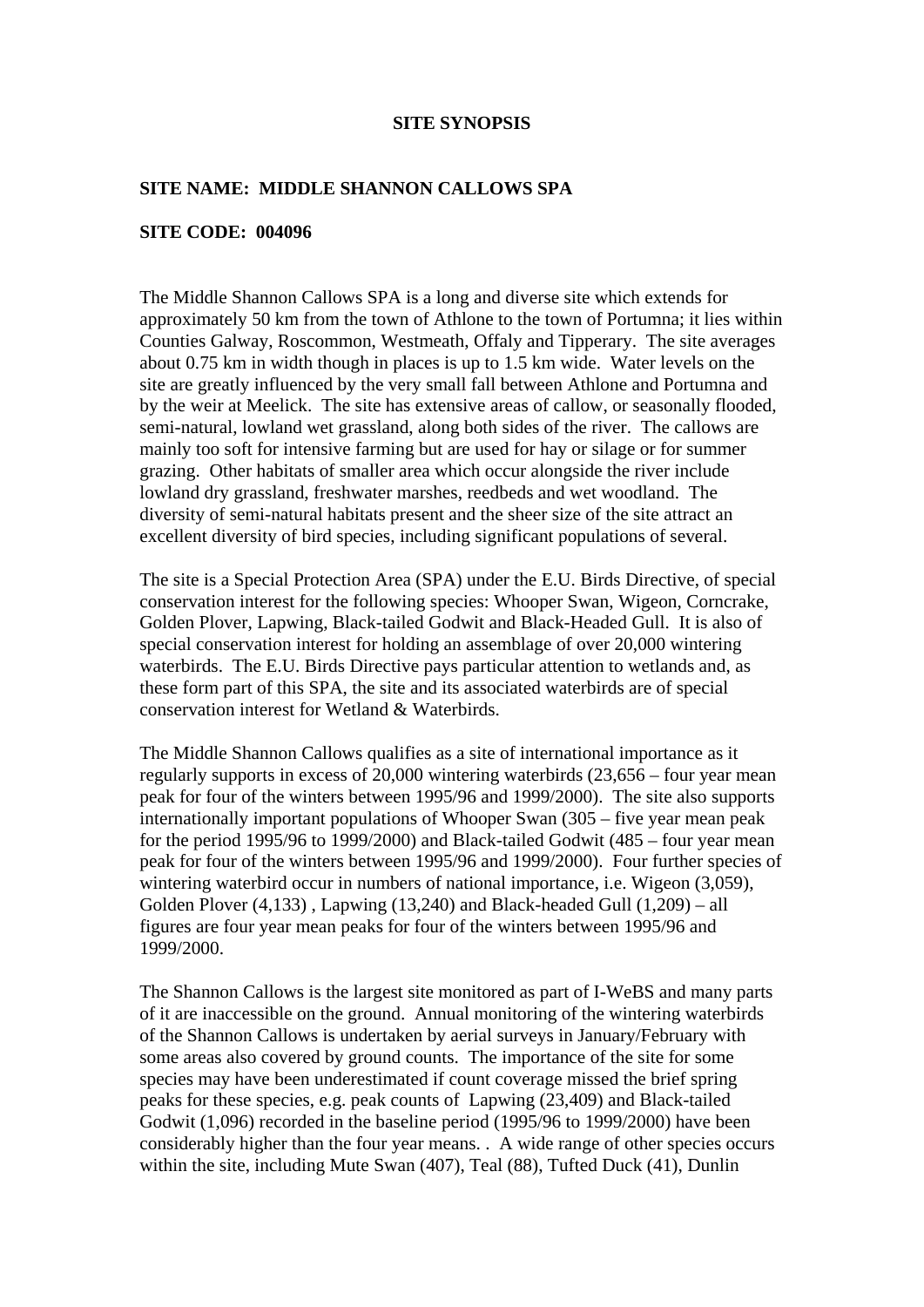(335), Curlew (162) and Redshank (39). Small numbers of Greenland White-fronted Goose use the Shannon Callows (peak 55 in 1998/99) and these are generally associated with larger flocks which occur on the adjacent Little Brosna Callows and River Suck Callows. The callow grasslands provide optimum feeding grounds for these various species of waterfowl, while many of the birds also roost or rest within the site.

The Shannon Callows is also an important site for breeding waders with the total population on the Shannon and Little Brosna Callows being one of three major concentrations in Ireland and Britain in 1987. Numbers of some species have declined since then but a survey of the Shannon Callows in 2002 recorded the following breeding waders - Lapwing (63 pairs), Redshank (116 pairs), Snipe (139 drumming birds) and Curlew (8 pairs). Black-tailed Godwit, a very rare breeding species in Ireland, nests or attempts to nest in small numbers each year within the site. A further scarce breeding species, Shoveler, also nests in small numbers each year (an estimated 12 pairs in 1987).

The Middle Shannon Callows SPA supports a breeding population of Corncrake (19 pairs - five year mean peak between 2003 and 2007, based on records of calling males).

Corncrake winter in southern and eastern Africa, migrating northwards to arrive on their breeding grounds from early April onwards, departing again in August and September. They require the cover of tall vegetation throughout their breeding cycle and are strongly associated with meadows which are harvested annually, where they nest and feed. Annual cutting of these meadows creates a sward which is easy for the birds to move through. Other habitats, which can provide cover for Corncrake in the early and late stages of the breeding season, are also important for this species.

Corncrake is listed on the 2010 International Union for Conservation of Nature (IUCN) Red List of Threatened Species. This is due to population and range declines of more than 50% in the last 25 years across significant parts of its range.

Quail, a related, scarce species, is also known to breed within the callow grasslands.

A good variety of other bird species are attracted to the site. Birds of prey, including scarce species such as Merlin and wintering Hen Harrier have been recorded hunting over the callows. A range of passerine species associated with grassland and swamp vegetation breed, including Sedge Warbler, Grasshopper Warbler, Skylark and Reed Bunting. Kingfisher is also known to occur within the site. Whinchat, an uncommon breeding species, occurs in small numbers.

The Middle Shannon Callows SPA is an internationally important site that supports an assemblage of over 20,000 wintering waterbirds. It holds internationally important populations of two species - Whooper Swan and Black-tailed Godwit. In addition, there are four species that have wintering populations of national importance. The site also supports a nationally important breeding population of Corncrake. Of particular note is that several of the species which occur regularly are listed on Annex I of the E.U. Birds Directive, i.e. Whooper Swan, Corncrake and Golden Plover.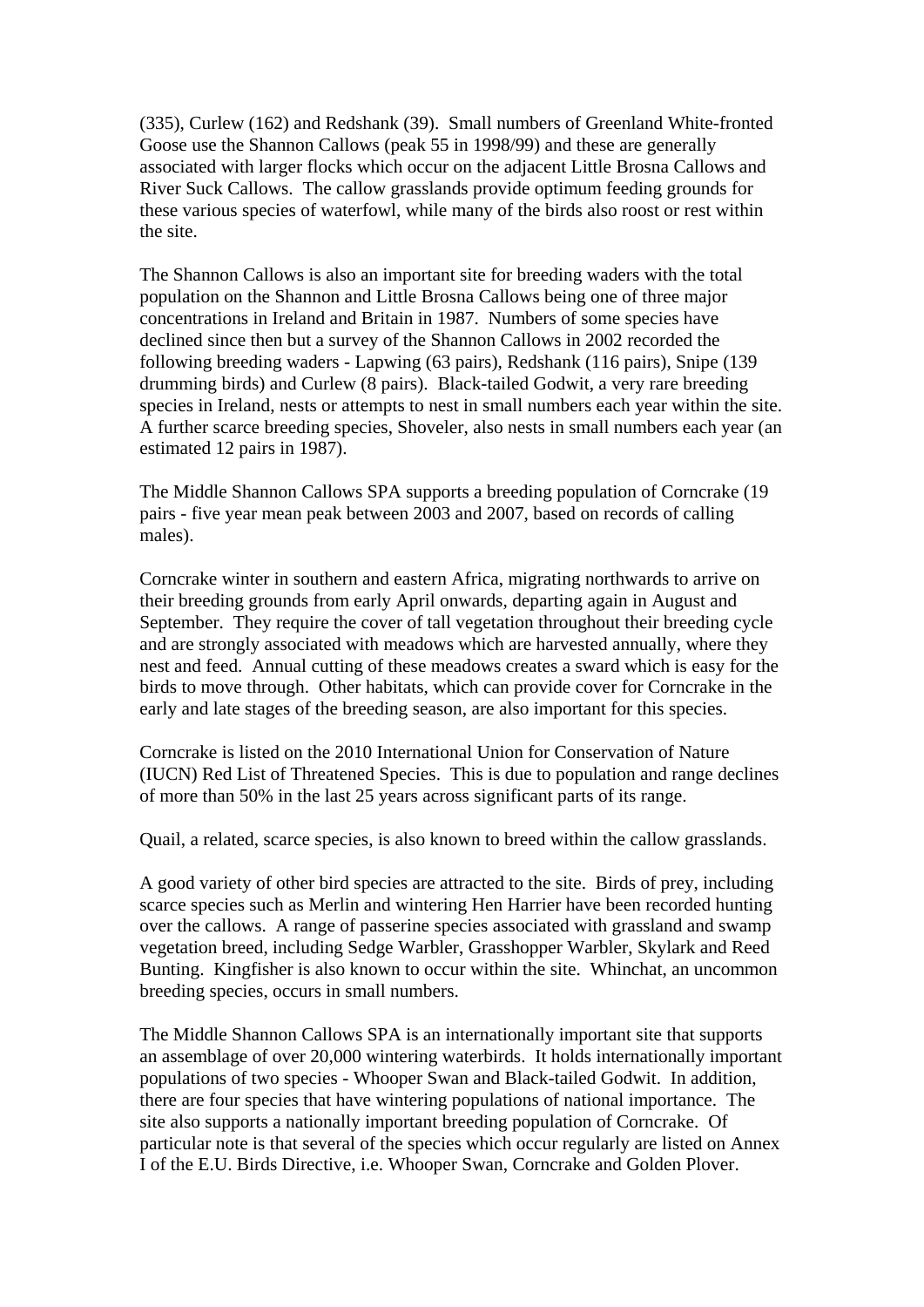10.1.2012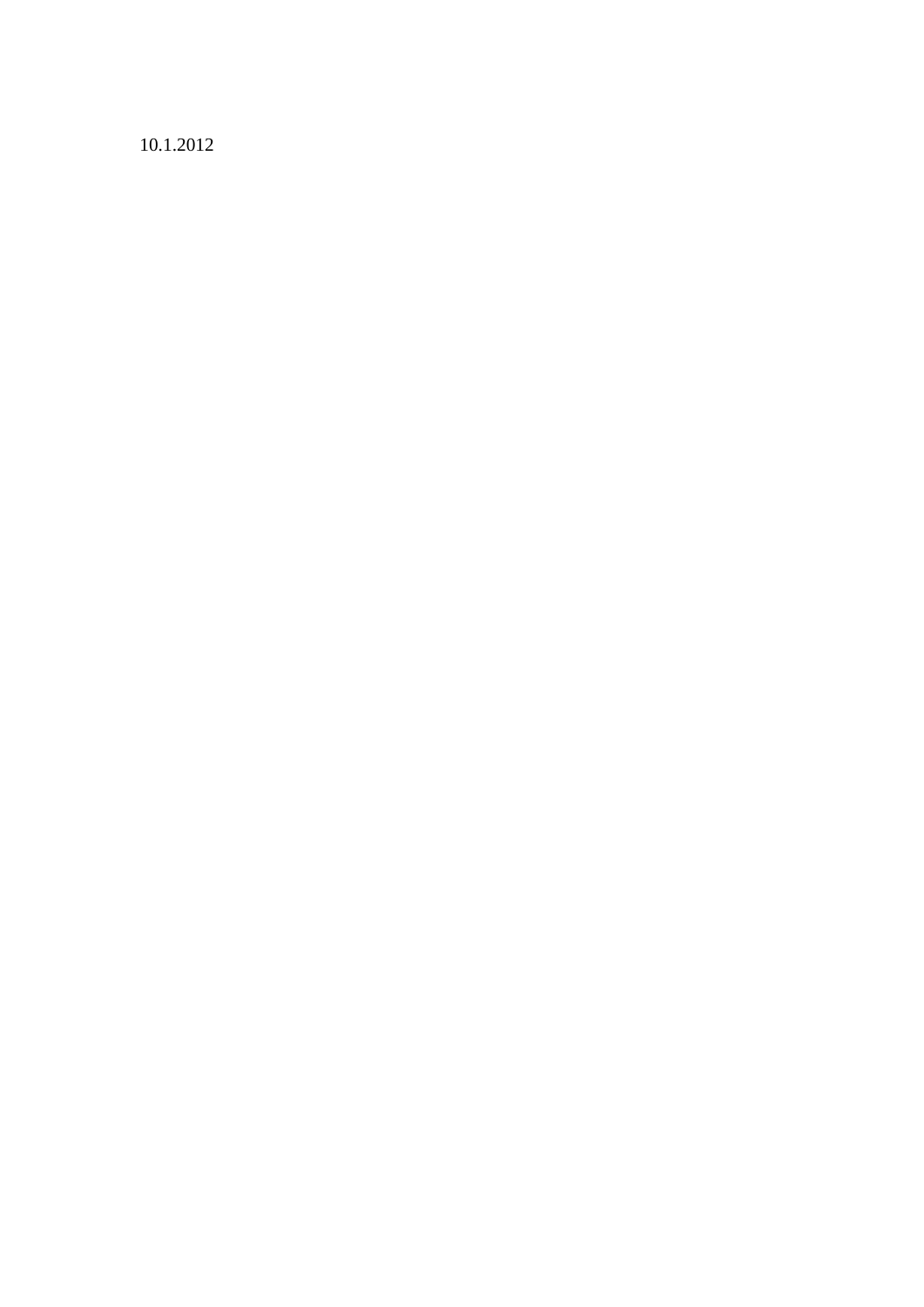#### **SITE NAME: SUCK RIVER CALLOWS NHA**

#### **SITE CODE: 000222**

The Suck River Callows is a long sinuous area of semi-natural lowland wet grassland, which floods extensively each winter along the River Suck between Castlecoote in the north and Shannonbridge in the south, passing through Ballinasloe. The Suck River forms the Roscommon - Galway county boundary and joins the River Shannon at Shannonbridge. Along most of its borders, former raised bogs (now in the process of large-scale harvesting by Bord na Móna) are present. Just south of Ballyforan, there is a small intact raised bog on the eastern bank of the river, which contains both high bog and cutover. This is situated in the townlands of Ballina, Ballyforan, Coolatober and Cloonagh, Co. Roscommon and can be accessed from a road to the east.

The main habitat of the Suck River Callows is flood meadows of wet grassland and the associated aquatic and semi-aquatic habitats of drainage ditches. Secondary habitats of importance, which directly border the callows within the site are speciesrich dry and wet calcareous grassland, flooded fen, wet woodland and a small raised bog with a tear pool system. There is a semi-natural margin between this raised bog and the river. Improved grasslands are also included within the site at the upper margin of wet grasslands.

The wet grassland vegetation consists of Common Sedge (*Carex nigra*), Creeping Bent (*Agrostis stolonifera*), Brown Sedge (*Carex disticha*), Marsh Foxtail (*Alopecurus geniculatus*), Reed Canary-grass (*Phalaris arundicacea*), Creeping Buttercup (*Ranunculus repens*), Jointed Rush (*Juncus articulatus*), Common Spikerush (*Eleocharis palustris*) and Floating Sweet-grass (*Glyceria fluitans*). Many of these species are important food plants for the wintering wildfowl which also forage on the improved grasslands within the site. A large area of flooded fen with Black Bog-rush (*Schoenus nigricans*) and Common Reed (*Phragmites australis*) occurs to the north of Derrycahill Bridge. Small patches of Common Club-rush (*Scirpus lacustris*) occur in shallows along the river margin.

At Ballyforan the small intact raised bog has been classified as a True Midland Raised Bog. The vegetation of the high bog has been affected by burning and is dominated by Carnation Sedge (*Carex panicea*), Bog Asphodel (*Narthecium ossifragum*), Deergrass (*Scirpus cespitosus*) and Ling Heather (*Calluna vulgaris*), however, there is active Bog Moss (*Sphagnum* spp.) regeneration occurring. Species occurring on the site include *Sphagnum fuscum*, *S. imbricatum* and *S. capillifolium*, *S. cuspidatum* (in elongated tear pools), Great Sundew (*Drosera anglica*), Brown Beak-sedge (*Rhyncospora fusca*) and Lesser Bladderwort (*Utricularia minor*). Cross-leaved Heath (*Erica tetralix*), Bog-rosemary (*Andromeda polifolia*), cottongrasses (*Eriophorum* spp.) and lichens (*Cladonia* spp.) occur in the unburnt areas. The bog appears to be drying out and the western margin has been invaded by Downy Birch (*Betula pubescens*).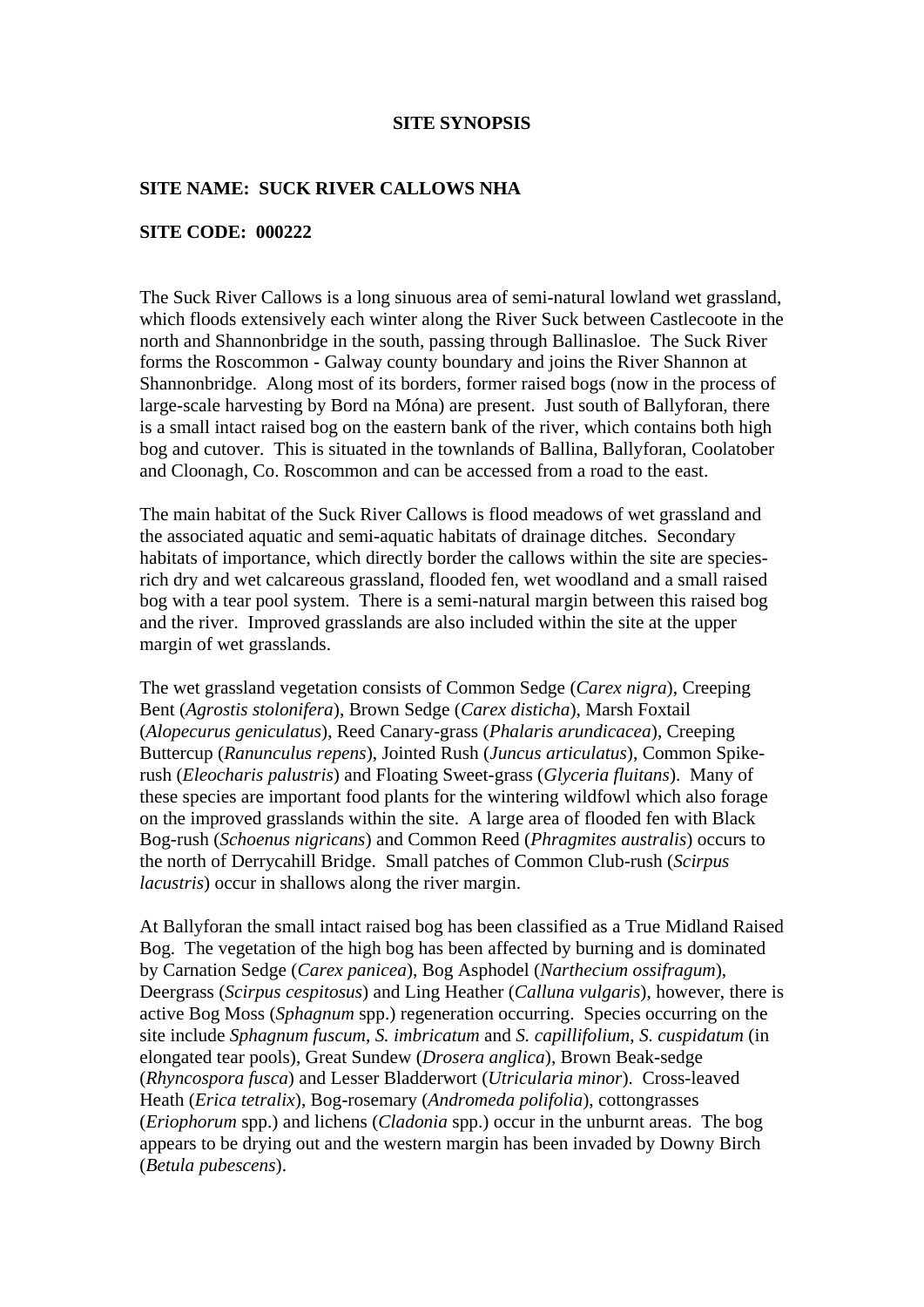At Ballyforan Bog, the cutover to the south of the high bog is primarily reclaimed grassland. There is an uninterrupted transition from this high bog to low-lying callow grassland to the west. Active peat-cutting occurs to the north-west and east with some scrub encroachment on old cutover.

There are also small areas of cutover at the margins of the developed (cut-away) raised bogs on the banks of the River Suck. Some of this cutover is very wet, bordering on to floodmeadows and contains permanent pools with Lesser Bladderwort. Royal Fern (*Osmunda regalis*), cottongrasses and orchids (*Dactylorhiza* spp.) have been recorded on these cutover areas. Regenerating birch and Alder (*Alnus glutinosa*) woods occurs on old cutover margins throughout the site. These wet woodlands have an understory of Ling Heather and Bog-myrtle (*Myrica gale*).

The Suck River Callows is an important site for wintering waterfowl. Of particular note is the internationally important flock of Greenland White-fronted Geese based along the Suck. The birds congregate mainly in the middle reaches of the river. A separate sub-flock is centred at Glenamaddy turlough. The average maximum winter count for the period 1988/89 to 1993/94 was 386. In recent years, the only complete count of waterfowl for the site was in January 2002. Three species had populations of national importance: Whooper Swan 124, Wigeon 1,203 and Lapwing 3,640. Other species which were present included Mute Swan 90, Teal 325, Pintail 5 and Curlew 67. Of the species which occur regularly at this site, Greenland White-fronted Geese and Whooper Swan are listed on Annex I of the E.U. Birds Directive. A further Annex I species, Golden Plover, occurs at times. The good quality riverine and grassland habitats are also home to populations of Otter and Irish Hare, and Brown Trout occur in the river.

Current landuses on the site include, agriculture, active peat-cutting, forestry and conservation. The wet grasslands of the callows are used for agriculture. At Ballyforan Bog, active peat-cutting is most prevalent to the north-west and along the eastern margin of the high bog. The cutover to the south has been reclaimed for agriculture. There are extensive areas of peat-cutting by Bord na Móna along the boundaries of the site and a large area of callow and esker has been recently planted with forestry. Damaging activities associated with these landuses include habitat loss and drainage throughout the site and burning of the high bog. These activities have all resulted in the loss of habitat and damage to the hydrological status of the raised bog, and pose a continuing threat to its viability. There is a no-shooting area at Muckanagh, north of Ballyforan.

The Suck River Callows NHA, along with the River Shannon Callows cSAC (216) and River Little Brosna Callows NHA (564), form by far the largest area of lowland wet grassland in Ireland and Britain. These callows are each designated as a Special Protection Area under the E.U. Birds Directive for the presence of Internationally and Nationally Important numbers of wintering waterfowl.

The presence of raised bog is of considerable conservation significance as it is a rare habitat in the E.U. and one that is becoming increasingly scarce and under threat in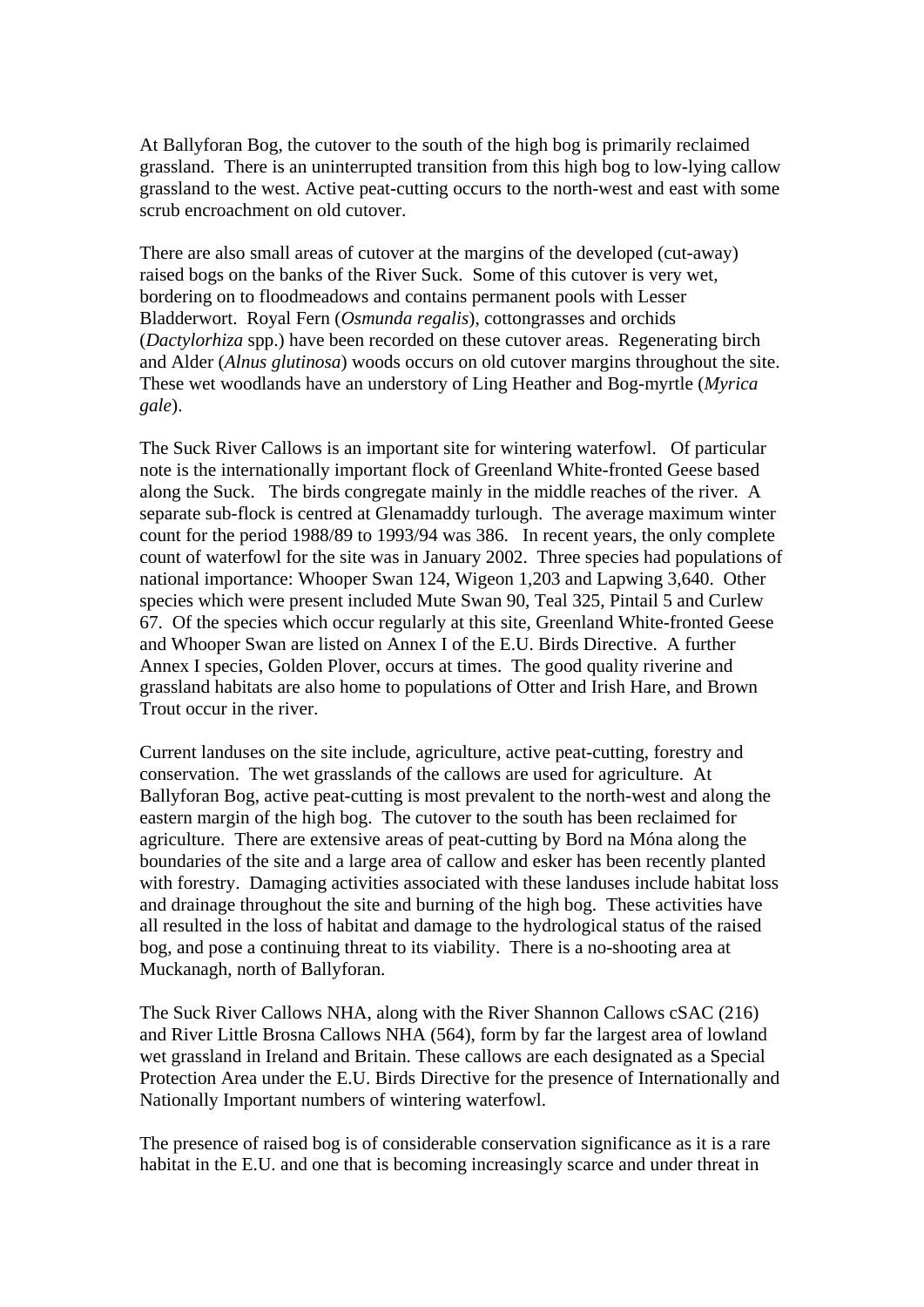Ireland. The site supports a good diversity of raised bog microhabitats, including hummocks and pools. Ireland has a high proportion of the total E.U. resource of raised bog (over 50%) and so has a special responsibility for its conservation at an international level. The site is of major ornithological importance.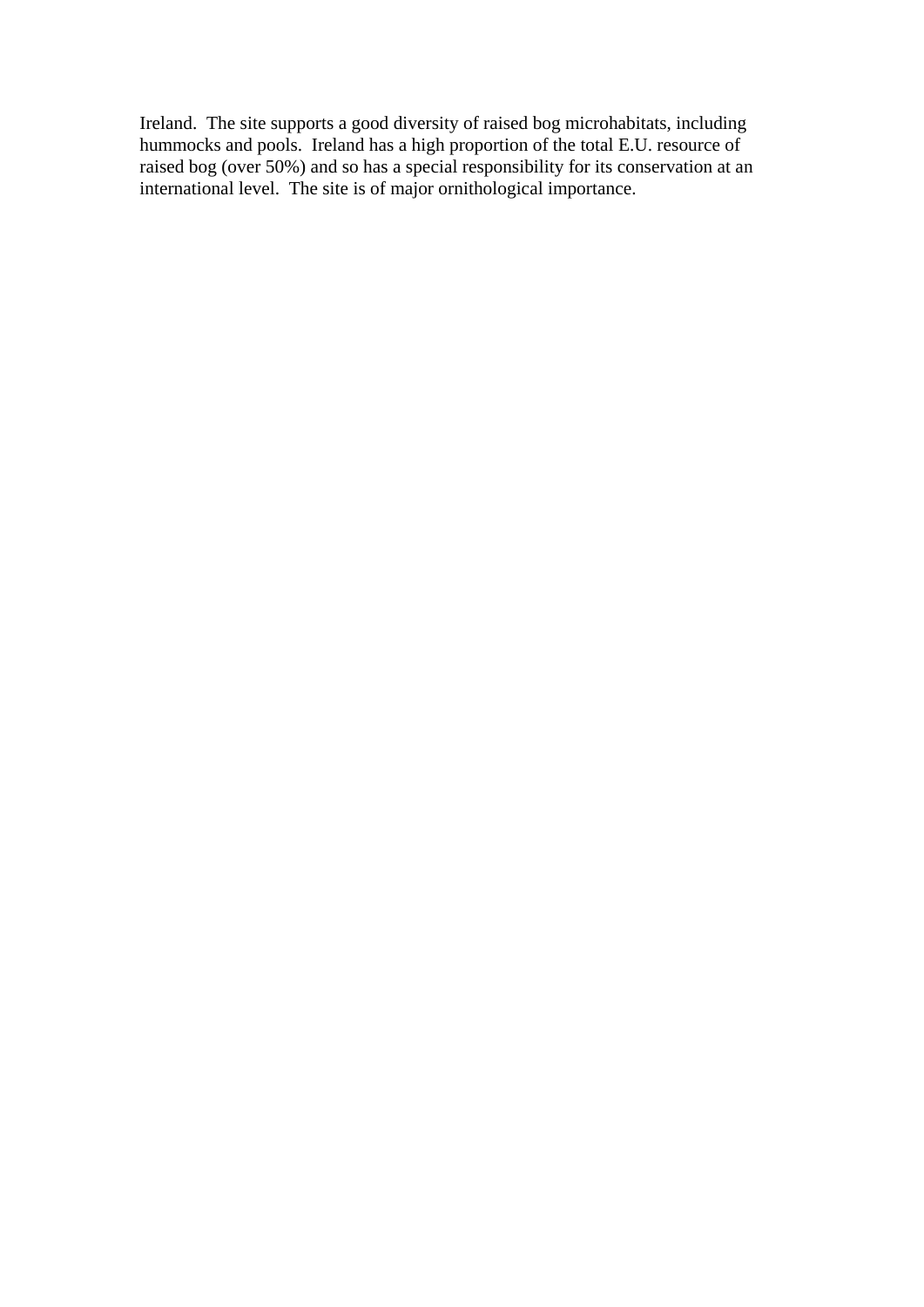14.11.2002